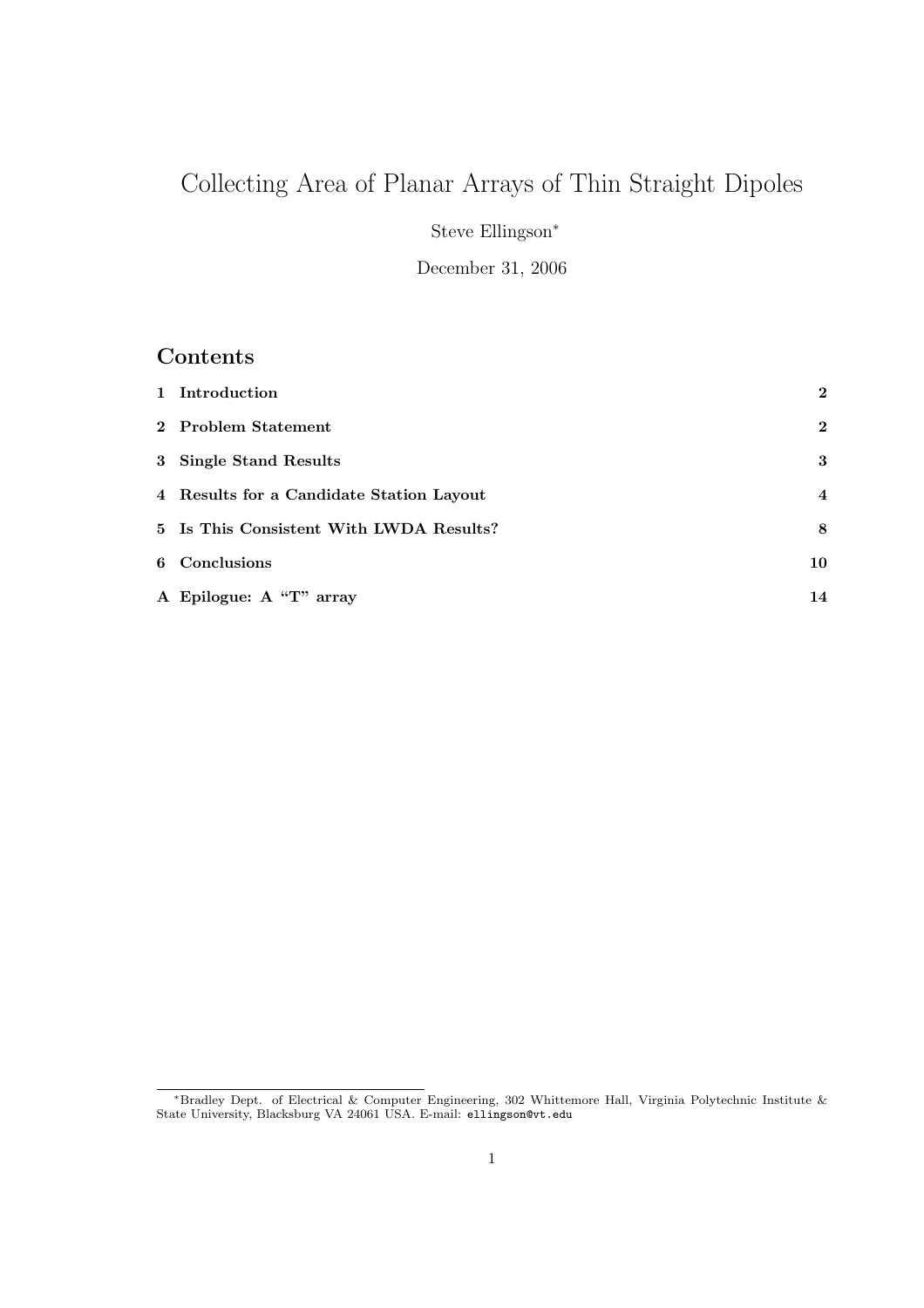### 1 Introduction

An important problem looming in LWA development is how to accurately determine the collecting area – referred to here as the effective aperture  $A_e$  – of an LWA station. In the more familiar case of dishes,  $A_e$  is readily estimated as the product of the physical aperture of the dish and various factors which account for the efficiency of the feed and so on. Useful expressions exist also for simple antennas, such as the vanishingly-thin straight half-wave dipole. In contrast, an LWA station as currently conceived consists of relatively complex antenna elements which are electromagnetically coupled in a complex way. As a result,  $A<sub>e</sub>$  for the station beam is difficult to calculate, and it varies in a complex way as a function of pointing direction and frequency.

In the past, simple approximations have been used to estimate  $A_e$  for a station beam; specifically, treating the elements as ideal half-wave dipoles isolated in free space, making adjustments to account for the presence of the ground, and multiplying by the number of dipoles. If done with care, and assuming that the electromagnetic coupling is not too large a factor, then this probably puts us in the right ballpark. Going forward, however, this is not a satisfactory state of affairs. We need to design stations such that we have confidence that the resulting collecting area meets science requirements – specifically, calibratibility requirements  $[1]$  – but no more. This is so because the cost of a station scales roughly as the number of antenna elements, so excess antennas beyond that needed for system calibration increase station cost without a proportional increase in scientific value. Thus, we wish to improve the accuracy of our estimates of station beam  $A_e$ .

The Numerical Electromagnetics Code (NEC) is a compelling tool in this case. NEC version 2 (NEC-2) is a commonly used open-source and freely-available software implementation of the "moment method" technique for analysis of antennas and electromagnetic scattering. NEC-2 is particularly well-suited for modeling antennas which consist of, or which can be modeled as consisting of, wires. We already know NEC-2 is suitable for modeling "LWA type" antennas such as inverted V-shaped dipoles [2] and blades [3]. While NEC-2 is quite simple to use, it notoriously tricky to correctly model problems, and similarly tricky to correctly interpret its output. In a previous report [4], I described a simple example of the use of NEC-2 to calculate the collecting area of a thin straight half-wave dipole, for which an independent check of results is available from well-known theoretical analysis [5]. It was found that the proposed "direct" measurement of the collecting area yielded results within 6% of the theoretical value, whereas the traditional "indirect" method, which relies on a reciprocity argument, yielded results within 1% of the theoretical value. In this report, this work is extended to arrays of such dipoles in various geometries and over various types of ground. In these examples, the indirect method is difficult to apply specifically because it requires the introduction of a very large number of voltage sources, which seems to create problems in my NEC setup. The direct method, in contrast, requires only one voltage source and seems to run very smoothly even for very large numbers of segments; and, in addition, bypasses potential difficulties in the proper application of reciprocity arguments and interpretation of the results.

The scope of this report is limited to thin straight half-wave dipoles, as opposed to any antenna type currently being investigated as a candidate for LWA. The reason for this is that thin straight dipoles are simple to model, lead to relatively rapid computations, and offer better opportunities for comparison to theoretical results and "common sense" verification. Subsequently, this allows some improved insight into the behavior of dipole arrays generally. Such insights may be useful in the design and analysis of arrays consisting of LWA candidate elements. I think the results also have some implications for the design of the elements themselves.

### 2 Problem Statement

We wish to determine the collecting area of planar arrays of thin straight half-wave dipoles. For simplicity, we consider only one frequency  $f = 38$  MHz, for which the free space wavelength  $\lambda = 7.895$  m. The dipoles are exactly  $\lambda/2$  long. Each dipole is constructed from perfectly-conducting material of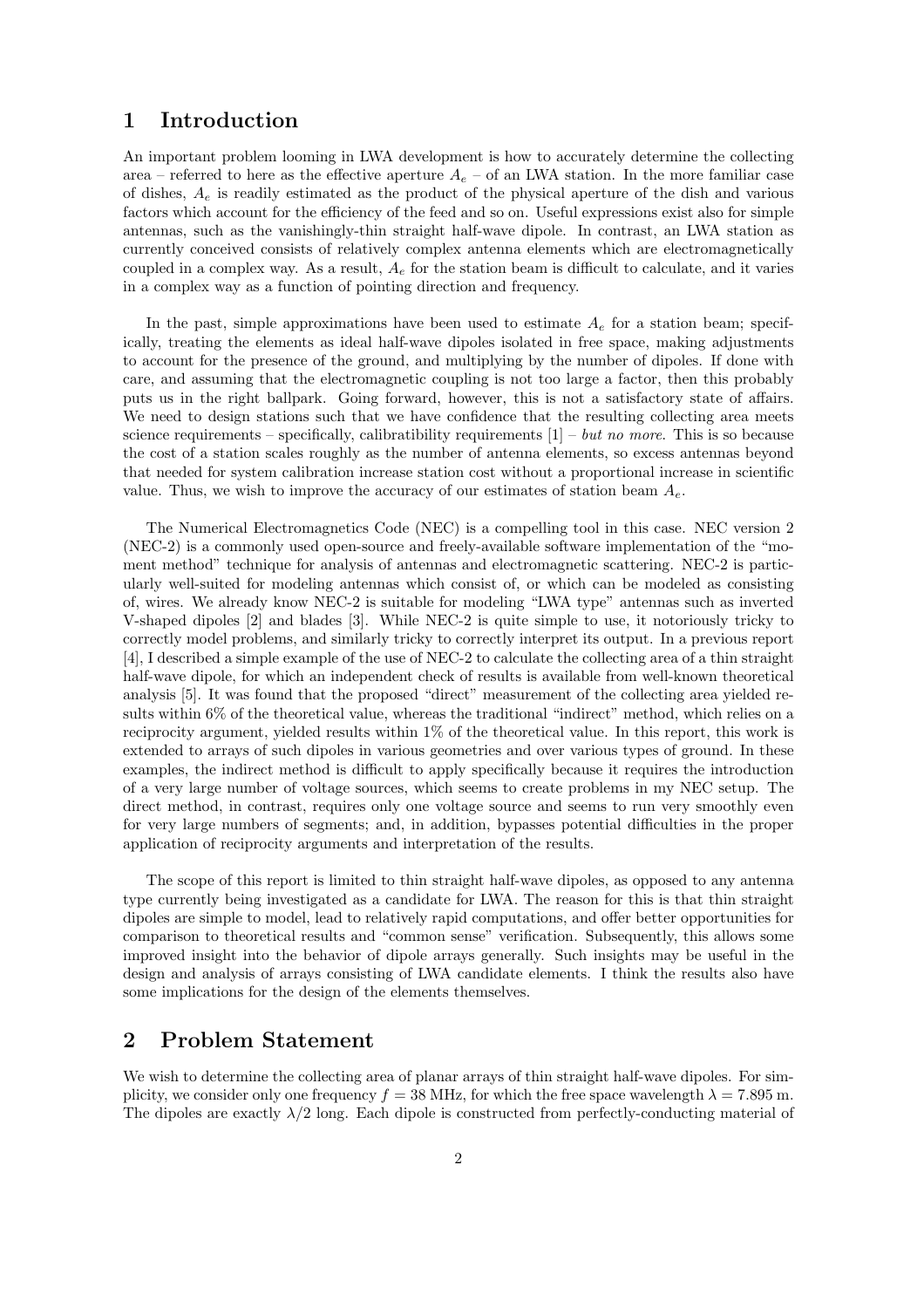circular cross section having a radius of 0.05 mm. The coordinate system is such that the dipoles lie in the  $z = \lambda/4$  plane and the surface of the ground lies in the  $z = 0$  plane.

 $A<sub>e</sub>$  is defined as the ratio of  $P<sub>r</sub>$ , the power successfully received by the array, to the incident power density  $S^i$ , typically having units of W/m<sup>2</sup>. Here we are interested in the *optimum*  $A_e$ , which is achieved when the power collected individually by the elements of the array is coherently combined, i.e., through beamforming. For this analysis it is not necessary that we actually know the optimum beamforming coefficients; it is equivalent to determine the power generated in the load attached to each antenna independently and simply add the results. The power collected by any given element depends on the patterns of the antenna elements; thus  $A_e$  will be function of direction.  $A_e$  will also depend on quality of the match offered by impedance  $Z_L$  of the load attached to the terminals of the antenna elements. We will consider several possible values of  $Z_L$ , including the likely value (due to hardware considerations) of  $100 + j0 \Omega$ .

We will consider two types of ground: perfectly conducting ground, which can be achieved to a good approximation using a ground screen; and a realistic (somewhat lossy) ground having relative permittivity  $\epsilon_r = 13$  and conductivity  $\sigma = 5$  mS/m. The latter is not necessarily representative of the conditions at the proposed sites for LWA stations, however this is a commonly used "typical" value [5]. The actual values for LWA candidate sites have not yet been documented.

# 3 Single Stand Results

To illustrate the analysis and to provide some useful reference cases, we first consider the problem of a single stand; that is, two dipoles with collocated feedpoints but oriented at right angles to each other. A number of scenarios will be considered, but in each case we are interested in the collecting area of the co-polarized dipole. In terms of the coordinate system used in this report, this dipole is parallel to x axis. The *cross*-polarized dipole is parallel to the  $y$  axis.

The problem is parameterized in terms of  $(1)$  the ground type,  $(2)$  the load impedance, and  $(3)$ the direction of interest. For simplicity, we will consider only two directions:  $\{\theta = 0, \phi = 0\}$  (zenith and broadside) and  $\{\theta = 45^{\circ}, \phi = 0\}$ ; both lie in the E-plane. Three methods will be considered:

- The direct method, described in [4]. We refer to the collecting area determined in this way as  $A_e^d$ .
- The traditional approach, based on reciprocity. In this approach, the load on the dipole of interest is replaced with a voltage source and the transmit-mode gain  $G_t$  is calculated. The collecting area in the case of a matched load is then calculated as  $A_e = G_t \lambda^2/(4\pi)$  [5]. In the case of a mismatched load, this result is multiplied by a factor of  $1 - |\Gamma|^2$ , where  $\Gamma$  is the reflection coefficient between the antenna and the load. We refer to the collecting area determined in this way as  $A_e^i$ .
- An emperical method, given by the following formula:

$$
A_e^e = (0.13\lambda^2)(3.4)(1 - |\Gamma|^2)(\cos^3\theta)L_g ,
$$
 (1)

where  $0.13\lambda^2$  is the theoretical broadside  $A_e$  for a matched half-wave dipole in free space [5], the factor of 3.4 accounts for the presence of a perfectly conducting ground,  $(1-|\Gamma|^2)$  accounts for load impedance mismatch,  $\cos^3 \theta$  accounts for pattern, and  $L_g$  accounts for ground loss, if present. The value of 3.4 for reflection was determined by solving the "image" version of the transmit problem, in which the ground is replaced by a mirror image of the dipole [5]. The values of  $L_q = 0.6562$  (−1.8 dB) and the exponent of  $\cos \theta$  were determined from the transmit-mode problem by application of reciprocity. The latter is approximate (the nearest integer that seemed to fit the data), and applies only to the E-plane pattern.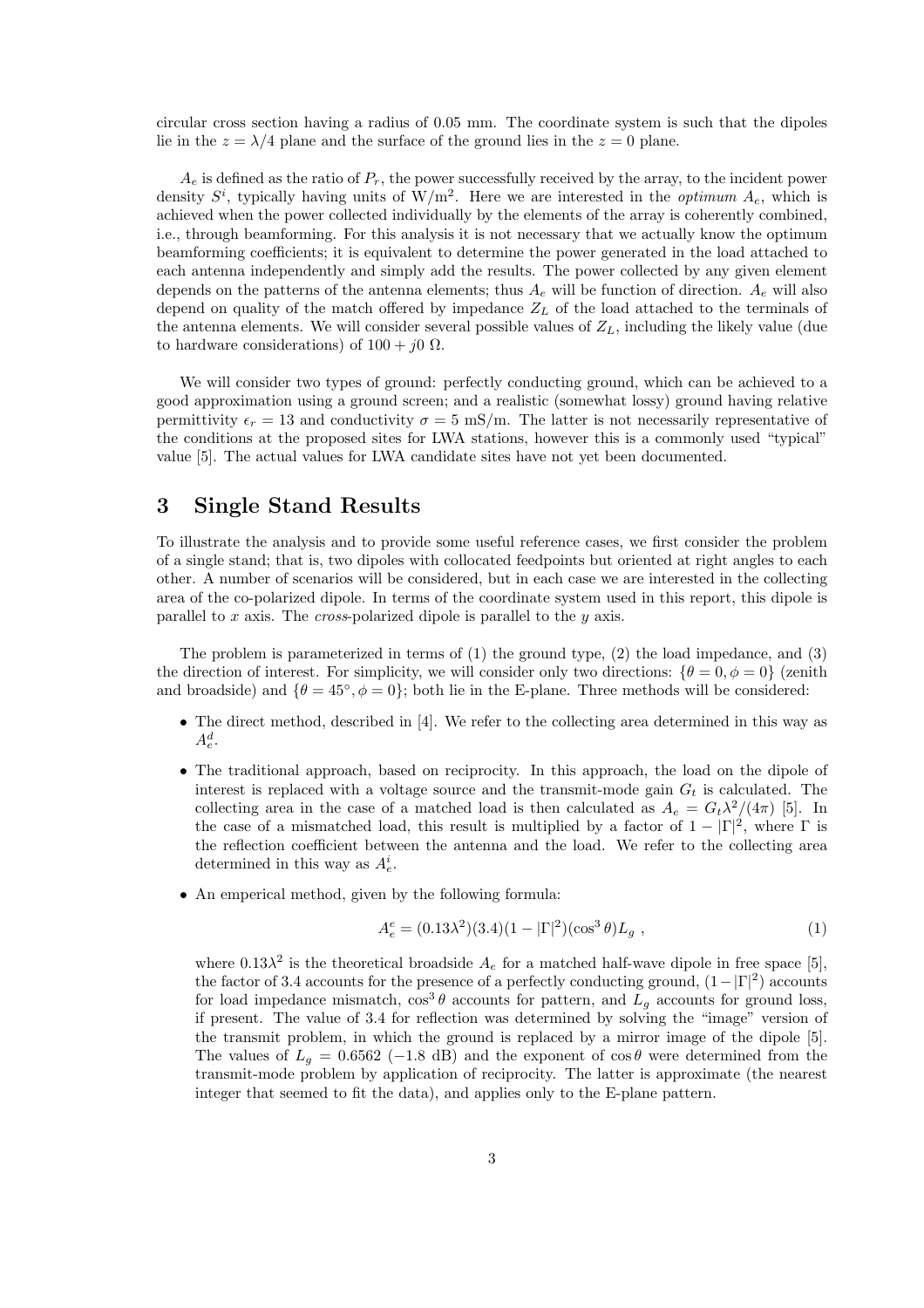| Ground                            | Load                          | $\theta$               | $A^e_{\rho}$        | $A^d_e$                                                     | $A_e^i$                                 |
|-----------------------------------|-------------------------------|------------------------|---------------------|-------------------------------------------------------------|-----------------------------------------|
| PEC                               | $(Z^{p1}_4)^*$                | $0^{\circ}$            |                     | $27.55 \text{ m}^2$ 29.52 m <sup>2</sup>                    | $27.76 \text{ m}^2$                     |
|                                   |                               | $45^{\circ}$           | $9.74~{\rm m}^2$    | 9.28 m <sup>2</sup> 8.72 m <sup>2</sup>                     |                                         |
| PEC                               | $100 + j0\ \overline{\Omega}$ | $0^{\circ}$            |                     | $23.78 \text{ m}^2$ $25.49 \text{ m}^2$ $23.97 \text{ m}^2$ |                                         |
|                                   |                               | $45^{\circ}$           | $8.41 \;{\rm m}^2$  | $8.01~{\rm m}^2$                                            | $7.53 \text{ m}^2$                      |
| Realistic $\boxed{(Z_4^{r_1})^*}$ |                               | $\overline{0^{\circ}}$ | $18.08 \text{ m}^2$ |                                                             | $19.50 \text{ m}^2$ $18.22 \text{ m}^2$ |
|                                   |                               | $45^{\circ}$           | $6.39~{\rm m}^2$    |                                                             | $5.55 \text{ m}^2$ $5.21 \text{ m}^2$   |
| Realistic                         | $100 + j0 \Omega$             | $\overline{0}^{\circ}$ | $16.24 \text{ m}^2$ | $\frac{17.41 \text{ m}^2}{ }$                               | $15.73 \text{ m}^2$                     |
|                                   |                               | $45^{\circ}$           | 5.74~m <sup>2</sup> | $4.98 \;{\rm m^2}$                                          | $4.49 \text{ m}^2$                      |

Table 1: Predicted  $A_e$  for the co-polarized dipole in a single stand.

NEC was used to determine  $Z_A$ , the *in situ* antenna terminal impedance, for each of the two ground conditions of interest. The results were  $Z_A = Z_A^{p1} = 92.59 + j76.19 \Omega$  for perfectly-conducting ground and  $Z_A = Z_A^{r1} = 86.05 + j60.70 \Omega$  for the realistic (lossy) ground. Whenever NEC is used, dipoles are modeled using 11 segments of equal length.

The results are summarized in Table 1. The expected trends are all apparent; i.e., collecting area suffers with increasing ground loss, increasing impedance mismatch, and decreasing elevation angle. Also we see that the direct method gives a reasonably good estimate. A good basis for comparison is with  $A_e^i$  for the "PEC"– $Z_A^{p1}$  and "PEC"– $Z_A^{r1}$  cases, for which the indirect approach should be exact to within the limits of numerical error. In both cases,  $A_e^d$  is about 6% higher than  $A_e^i$ , which was also the finding from [4]. The ratio  $A_e^d/A_e^i$  is about the same in all other cases. Finally, we note that the empirical method also yields reasonable answers.

#### 4 Results for a Candidate Station Layout

Next, we consider a complete LWA station consisting of the antenna stands described in the previous section. The layout used is a pseudorandom design with minimum allowed spacing of 4 m, provided by Aaron Cohen (NRL), shown in Figure 1.

From this point forward, only the "direct" method for calculating  $A_e$  will be used. The principal reason for doing so is that the straightforward implementation of the "indirect" (reciprocity-based) method requires a voltage source on every co-polarized dipole; i.e., 256 voltage sources, and my NEC-2 setup will not allow so many sources. I have to admit that I do not know why this should be. It seems to me that the work is in inverting the impedance matrix, and that having that the number of sources should not then be an issue. Perhaps NEC-2 is able to exploit advance knowledge that most of the elements of the voltage (source) vector are zero to simplify the calculations. In any event, a way to bypass this would be to use superposition; i.e., apply the voltage sources one at a time, and add the responses. However, this requires that the NEC deck be run 256 times – yuck! Since the direct method avoids these issues and yields reasonable results, the direct method will be used exclusively from this point forward.

The results of the analysis are shown in Table 2. For easy comparison to Table 1, the total collecting area of the co-polarized portion of the array is divided by the number of stands (256) to obtain the mean collecting area per dipole. Also shown is the percentage difference from the analogous result from Table 1. It is immediately apparent that the array collecting area cannot be reliably estimated from the single-stand results.

The large difference between the per-dipole array results and the single stand results is certainly due to mutual coupling. It makes sense that the mutual coupling should be significant, since the 4 m minimum spacing in this array corresponds to about  $\lambda/2$ ; i.e., electrically close. One way to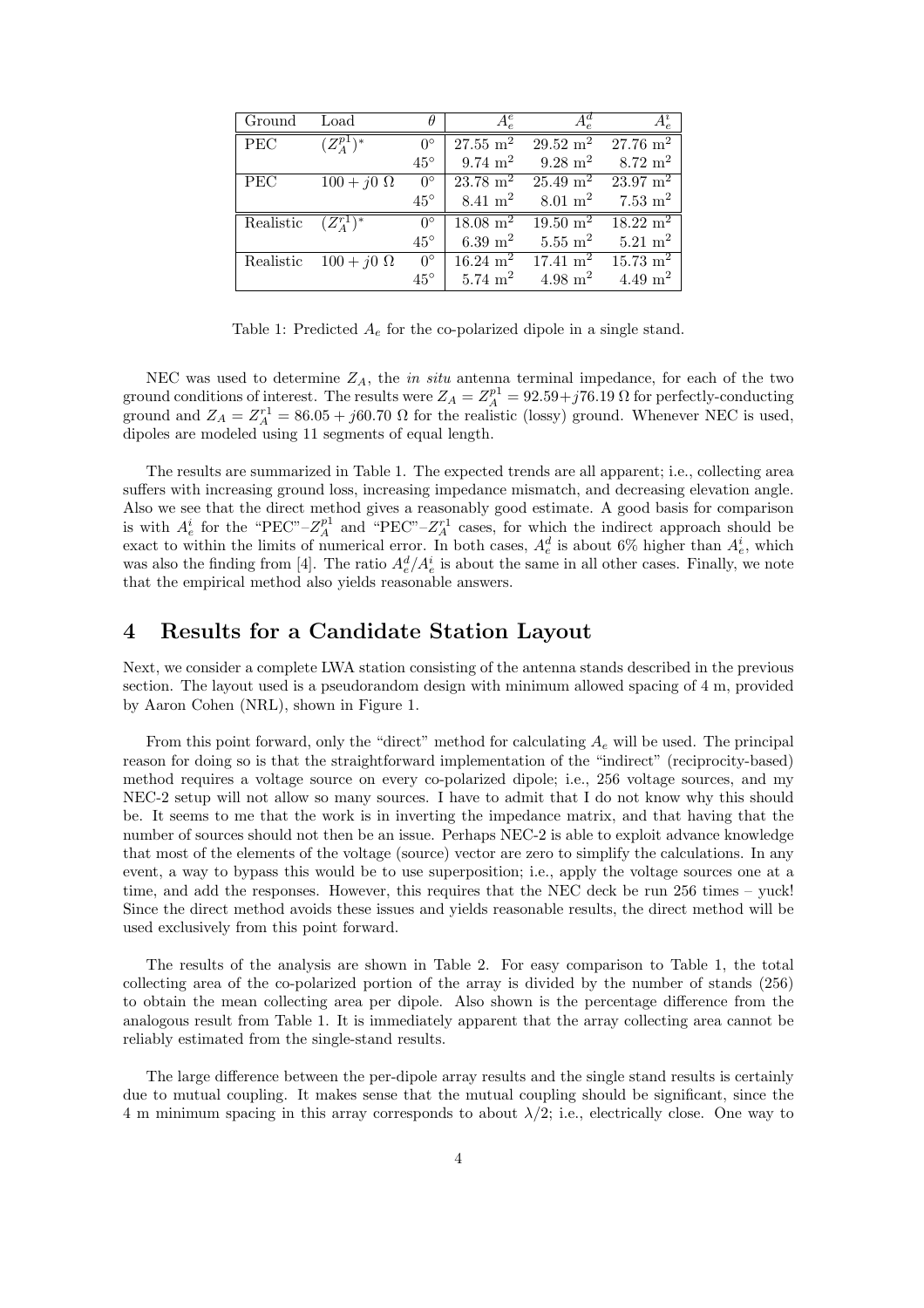

Figure 1: NRL Pseudorandom LWA station geometry with 4 m minimum spacing. 256 stands, consisting of 256 co-polarized dipoles and 256 cross-polarized dipoles.

| Ground    | Load                        | $\theta$     | $A_{e}^{d}/256$         | $\Delta\%$ WRT single-stand |
|-----------|-----------------------------|--------------|-------------------------|-----------------------------|
| PEC       | $(Z^{p1}_{\substack{A}})^*$ | $0^{\circ}$  | $25.22 \; \mathrm{m}^2$ | $-15\%$                     |
|           |                             | $45^{\circ}$ |                         |                             |
| PEC       | $100 + j0 \Omega$           | $0^{\circ}$  | $25.96 \text{ m}^2$     | $+2\%$                      |
|           |                             | $45^{\circ}$ | $10.16 \text{ m}^2$     | $+27%$                      |
| Realistic | $(Z^{r1}_4)^*$              | $0^{\circ}$  | $22.08 \; \mathrm{m}^2$ | $+13\%$                     |
|           |                             | $45^{\circ}$ |                         |                             |
| Realistic | $100 + j0 \Omega$           | $0^{\circ}$  | $19.08 \; \mathrm{m}^2$ | $+10\%$                     |
|           |                             | $45^{\circ}$ | $6.40 \;{\rm m}^2$      | $+28%$                      |

Table 2: Predicted mean (per-dipole)  $A_e$  for the co-polarized dipoles in the NRL pseudorandom station layout, obtained by dividing the total  $A<sub>e</sub>$  for optimum combining of co-polarized dipoles by 256. The right column is difference with respect to the single stand results (Table 1). Blank entries are scenarios which were not computed.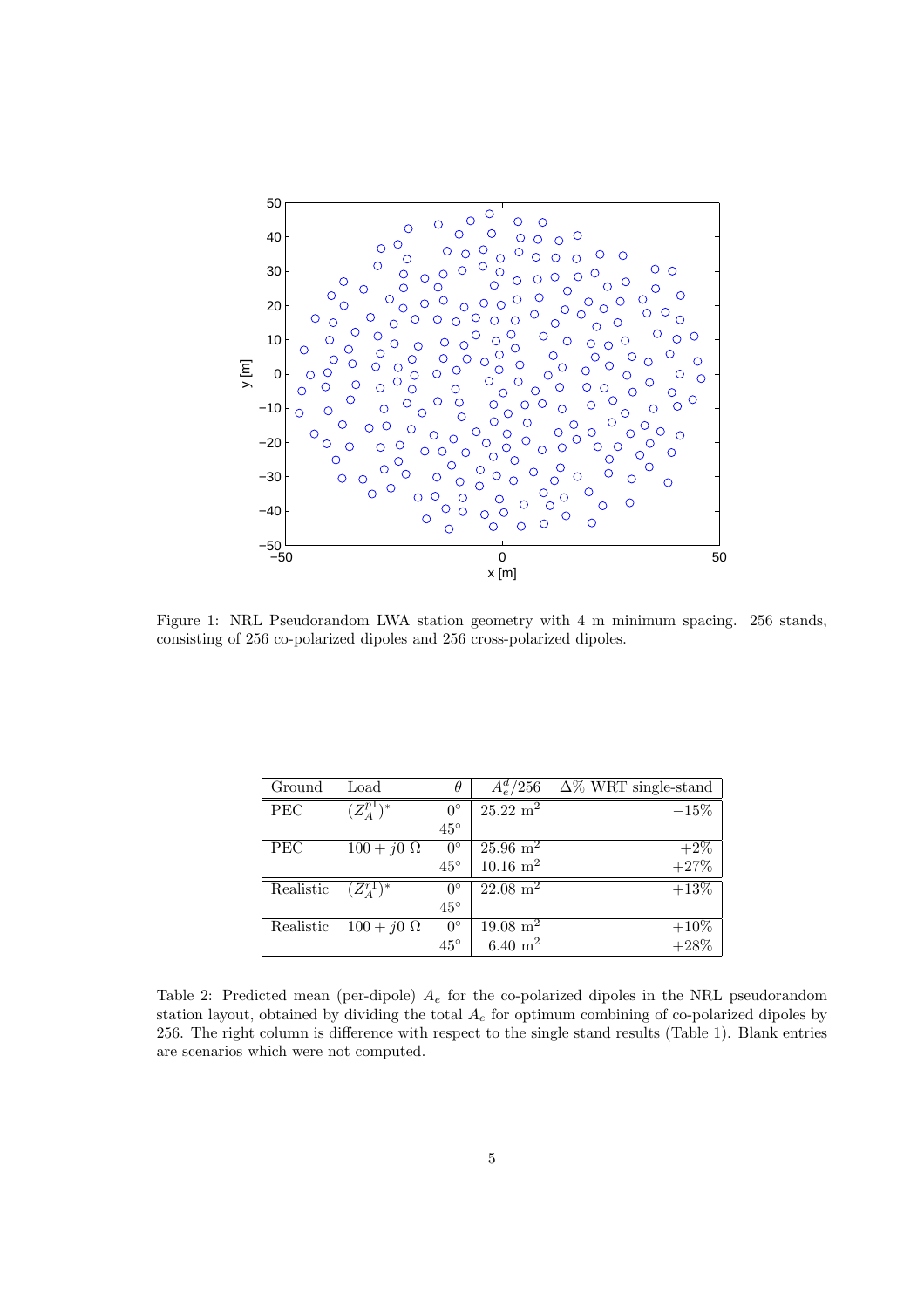

Figure 2:  $A_e$  for each element in the NRL 4 m array, assuming 100 $\Omega$  loads, perfectly-conducting ground, and broadside  $(\theta = 0)$  illumination.

see the issue more clearly is to consider the collecting area calculated on a per-element basis for one of the cases in Table 2, as shown in Figure 2. Note that this quantity varies considerably and in a disorderly way.

It is interesting also to consider the phase of terminal currents, as shown in Figure 3. In this scenario, the illumination is from the zenith, so that in the absence of mutual coupling we would expect these phases to be equal. Note however that the phases "jitter" over a range of  $\sim 20^{\circ}$  degrees. Thus, the optimal beamforming coefficients are not equal; in fact, using the coefficients obtained from purely geometrical considerations (i.e., neglecting mutual coupling) would actually result in a decrease in collecting area because the element voltages would not add coherently.

As a "sanity check" to make sure that mutual coupling is actually the culprit, let us consider a modification to this scenario in which the array layout is scaled up by a factor of 10 (in the horizontal plane only) so as to greatly increase the spacing between elements. The resulting spacing between elements is now on the order of  $5\lambda$ , thus we would expect the mutual coupling to be greatly reduced. All other parameters remain unchanged. The results are shown in Figure 4 and 5. As anticipated, the per-element  $A_e$  is now equal across the array. The mean of the per-element  $A_e$ 's is 26.51 m<sup>2</sup>, which is very close to the single-stand  $A_e^d$  (see Table 1). The phase variation shown in Figure 5 is now "jitter free" and exactly as expected from geometrical considerations, $1$  and thus indicates negligible effects from mutual coupling.

Finally, let us return to the orginal array and consider illumination from  $\theta = 45^{\circ}$ . The results are shown in Figure 6 and 7. The thing to note here is that the per element phase "errors" are different from the broadside illumination case. Thus, the coupling effects are direction-dependent,

<sup>&</sup>lt;sup>1</sup>Note that this array is now so large that it is not completely in the far field of the source dipole, hence the phase gradient.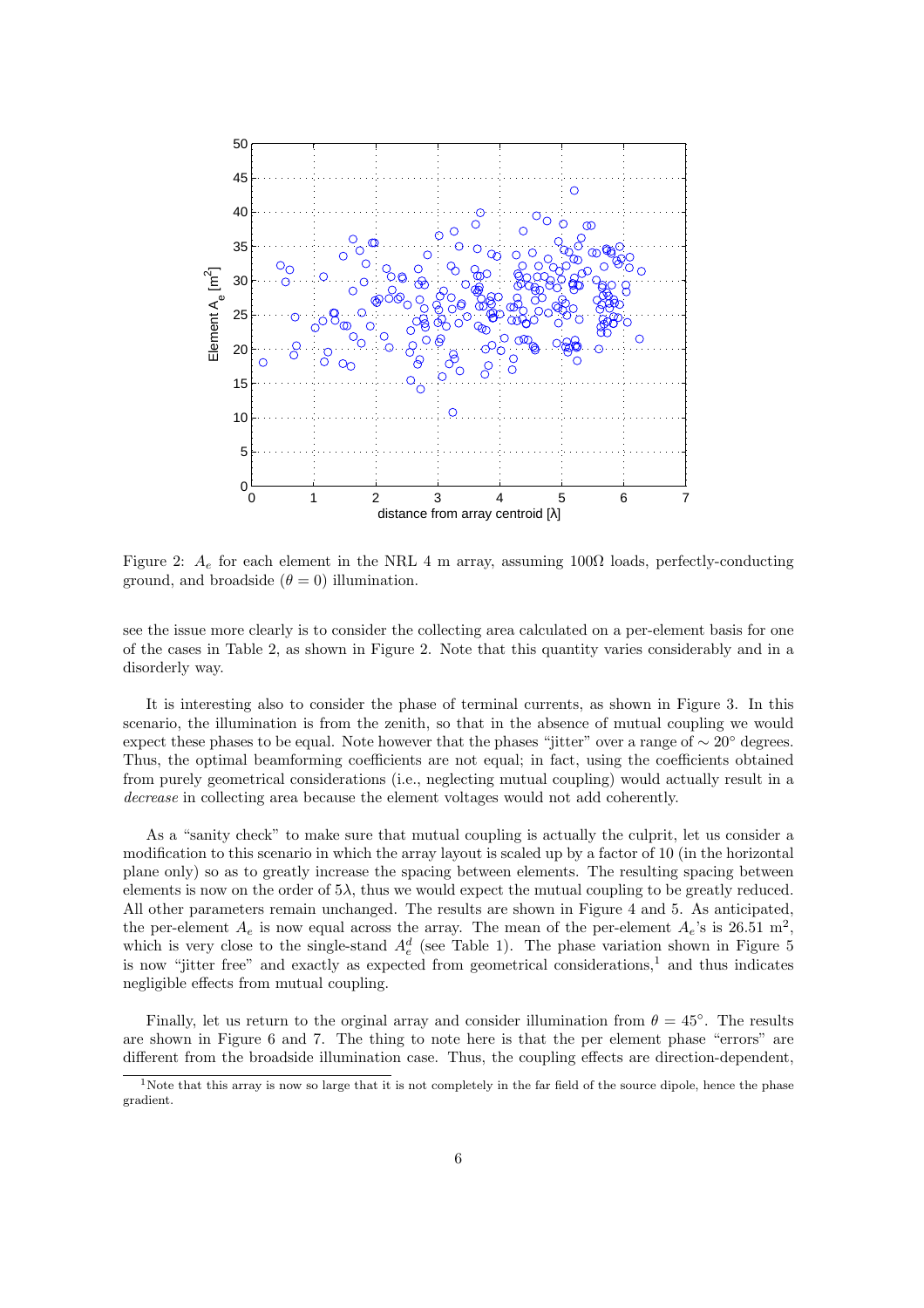

Figure 3: Phase of the terminal current for each element in the NRL pseudorandom array, assuming 100Ω loads, perfectly-conducting ground, and broadside ( $θ = 0$ ) illumination.



Figure 4: Same as Figure 2, except for an array layout scaled up (in the horizontal plane only) by a factor of 10.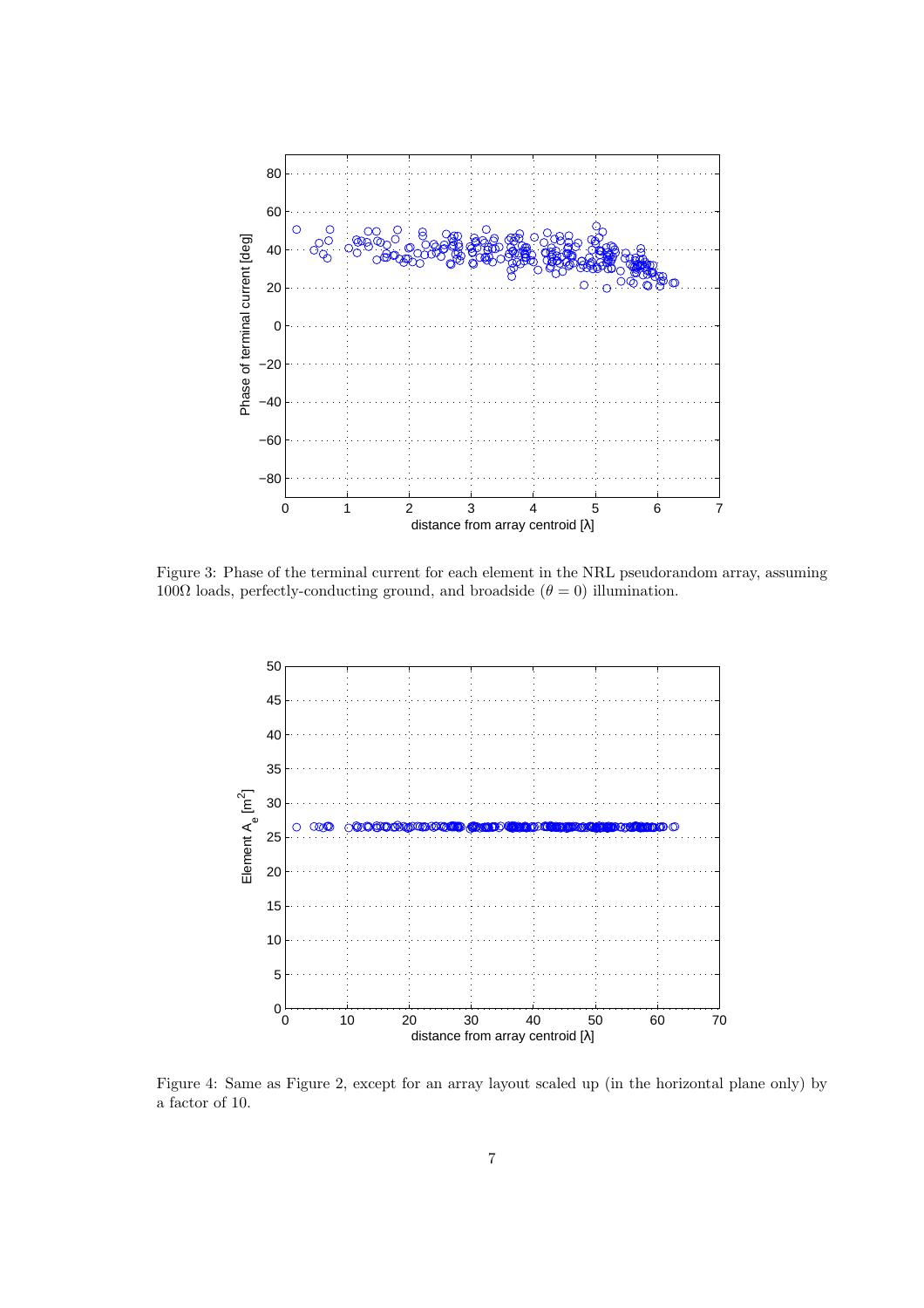

Figure 5: Same as Figure 3, except for an array layout scaled up (in the horizontal plane only) by a factor of 10.

which will make calibration of this array a real challenge.

The above analysis was repeated to consider the effect of replacing the perfectly-conducting ground with "realistic" (lossy) ground. The observed coupling-induced phase "errors" were different, but similar in magnitude to those observed above.

#### 5 Is This Consistent With LWDA Results?

From the results of the previous section it seems likely that the effects of mutual coupling will be quite large and problematic for an LWA station using the type of layout shown in Figure 1. However, the 16-stand LWDA uses a pseudorandom geometry with similar spacings, and yet is producing beautiful images of the sky with presumably no accounting for mutual coupling effects. Does this makes sense?

To answer this question, consider an array using the LWDA layout, except scaled up by a factor of (74 MHz)/(38 MHz), as shown in Figure 8, with constant height equal to that used in the examples above. All parameters other than number of stands and layout are identical to the scenarios considered in previous sections, including frequency and the height and design of the antennas. "Realistic" ground conditions, as described above, are used since it is assumed this is closer to the real situation than assuming perfectly-conducting ground.

The results are shown in Figure 9 through 12. Note that all of the same behaviors exhibited for the larger array are present in these results as well, however the coupling-induced phase "errors" are somewhat less – just ∼ 13◦ peak-to-peak. I would speculate that such errors are sufficiently small so as not to noticeably affect the sky images obtained from LWDA, due to the limited spatial resolution resulting from the small physical aperture. In contrast, similar phase errors in higher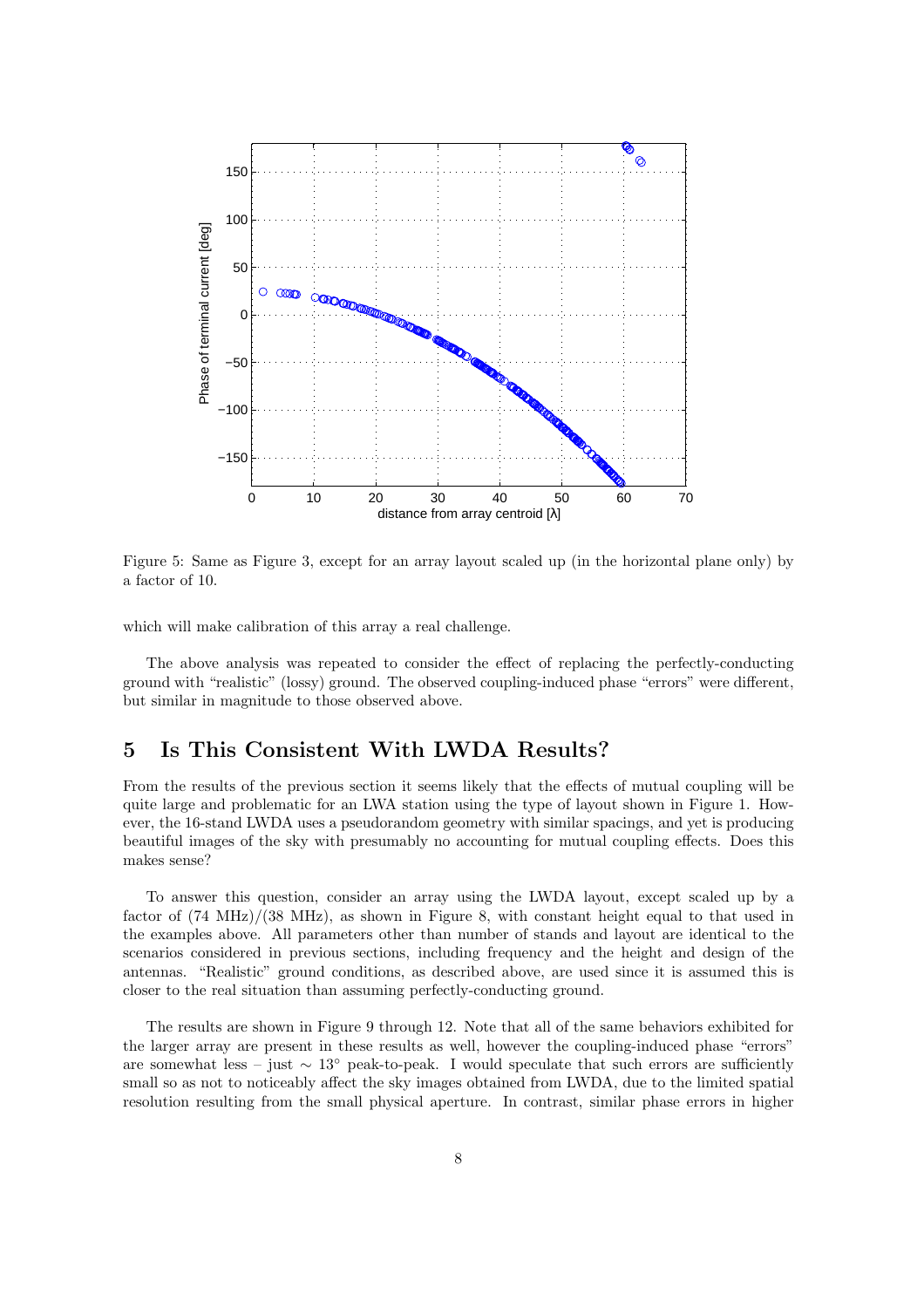

Figure 6: Same as Figure 2, except illumination from  $\theta = 45^{\circ}$ .



Figure 7: Same as Figure 3, except illumination from  $\theta = 45^{\circ}$ . Geometry-induced phase is subtracted out so that differences from constant value are attributable entirely to mutual coupling.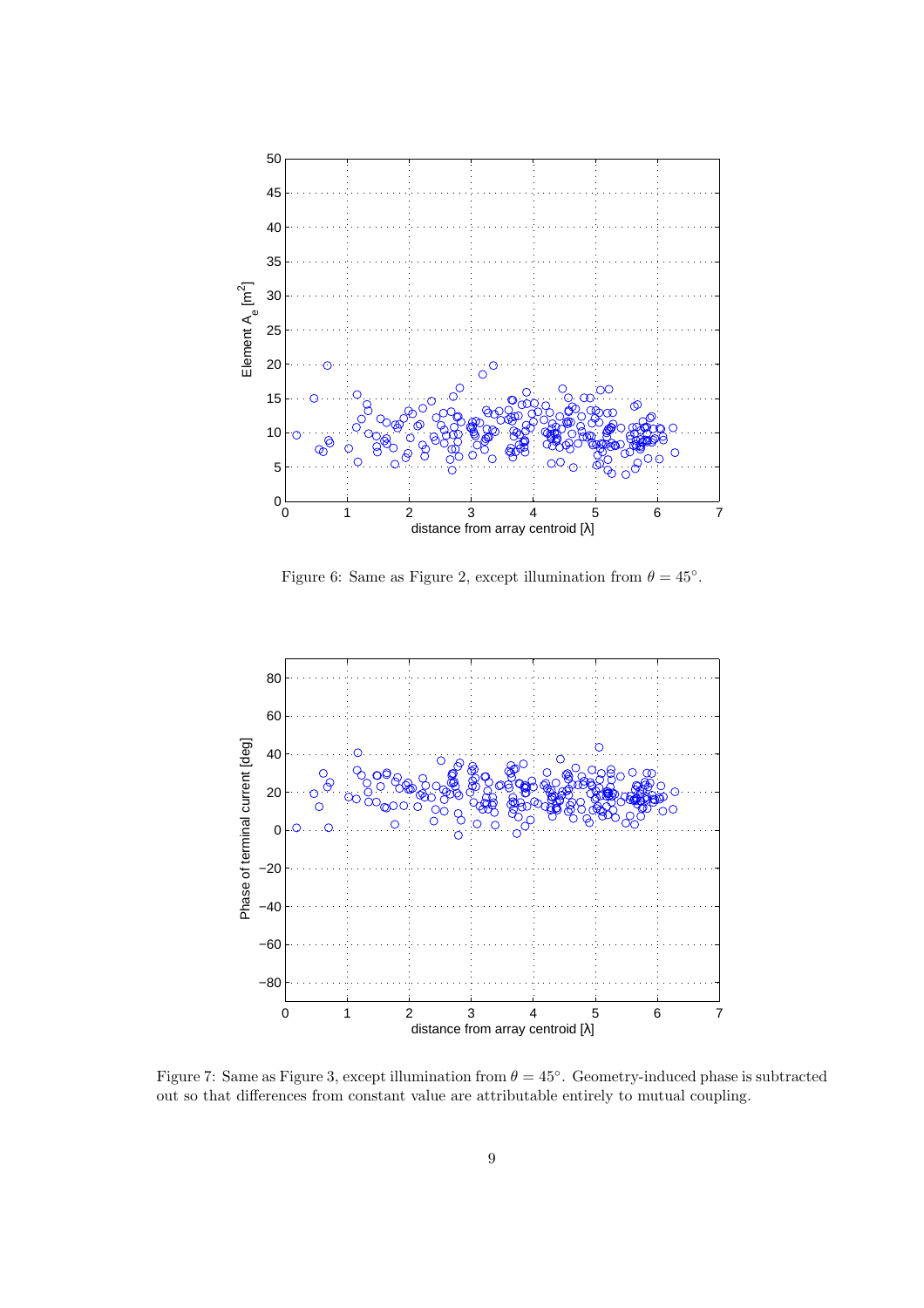

Figure 8: LWDA layout, scaled up by (74 MHz)/(38 MHz) for use in this analysis.

resolution images (i.e., from a large array) probably would have a noticeable "smearing" effect, and certainly phase errors comparable to those predicted for the larger array considered in the previous section would be noticeable.

A better way to detect the kinds of errors predicted here in LWDA data might be to observe the fringes from a strong source such as Cas A. Since the effect is predicted to be direction-dependent, there should be a noticeable and repeatable difference from the fringes predicted on a purely geometrical basis.

# 6 Conclusions

The conclusions of this study are summarized below.

- Mutual coupling plays a significant role in the determining the collecting area and optimum beamforming coefficients for geometries of the type considered here (e.g., the NRL pseudorandom array with 4-m minimum spacings). Whereas it is possible to estimate the collecting area of single stands from empirical formulas, it is found that estimates derived from simple multiplication of these values by the number of elements may be in error by as much as 28%. Interestingly, the collecting area estimates for the full array including coupling seem often to be larger than that expected from simple scaling up from the single stand results.
- It was found that mutual coupling has a significant direction-dependent "jittering" effect on the magnitude and phase of the signals received at each element. As a result, I am now somewhat skeptical that there is much value in trying to optimize antenna designs and array geometries unless this coupling is taken into account. More to the point, I think any such optimization probably only makes sense in a "co-design" paradigm, where the antenna elements and geometry are optimized jointly and in situ with the expected ground parameters.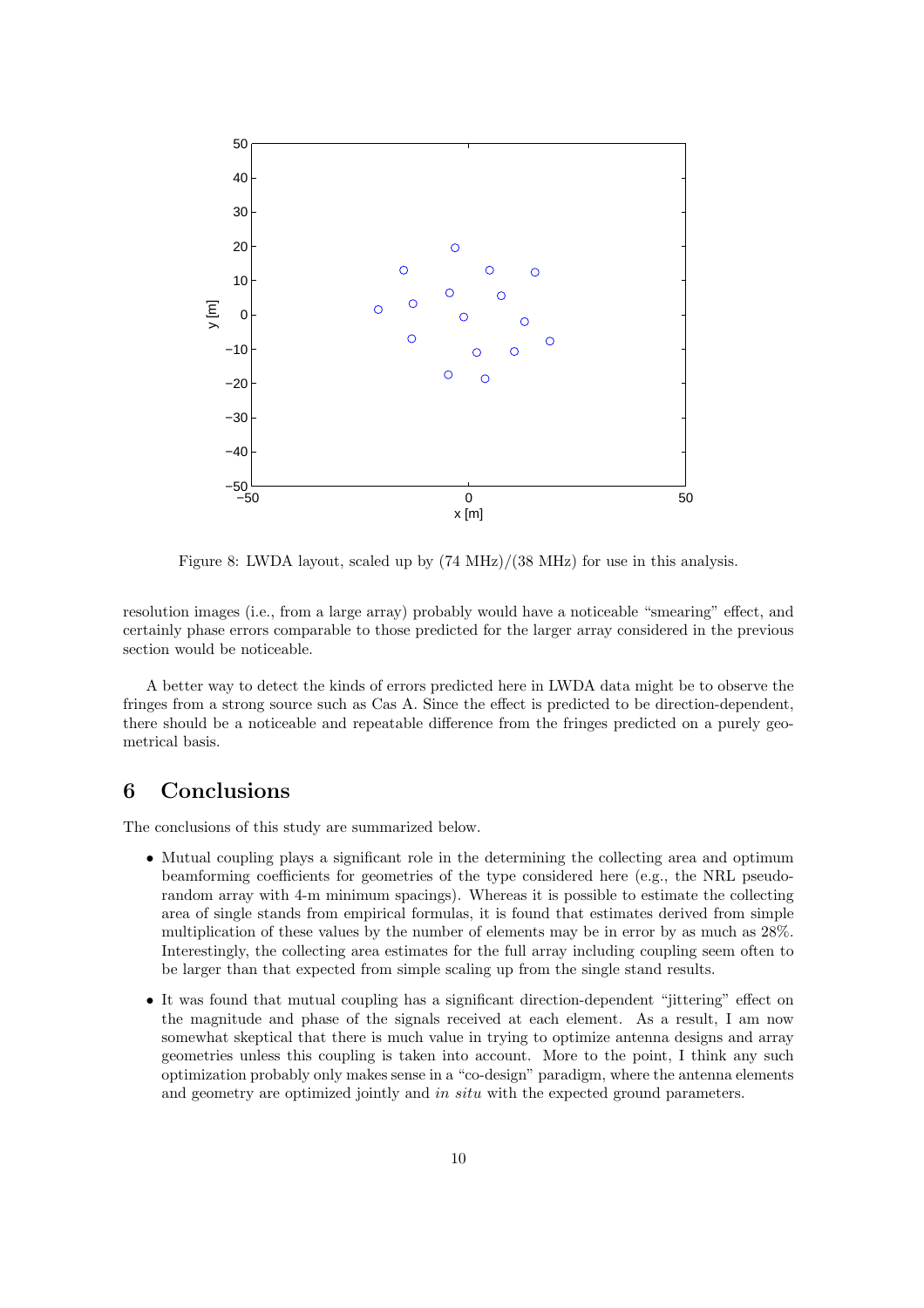

Figure 9:  $A_e$  for each element in the scaled-up LWDA, assuming 100 $\Omega$  loads, "realistic" ground, and broadside  $(\theta = 0)$  illumination.



Figure 10: Phase of the terminal current for each element in the scaled-up LWDA, assuming 100Ω loads, "realistic" ground, and broadside  $(\theta = 0)$  illumination.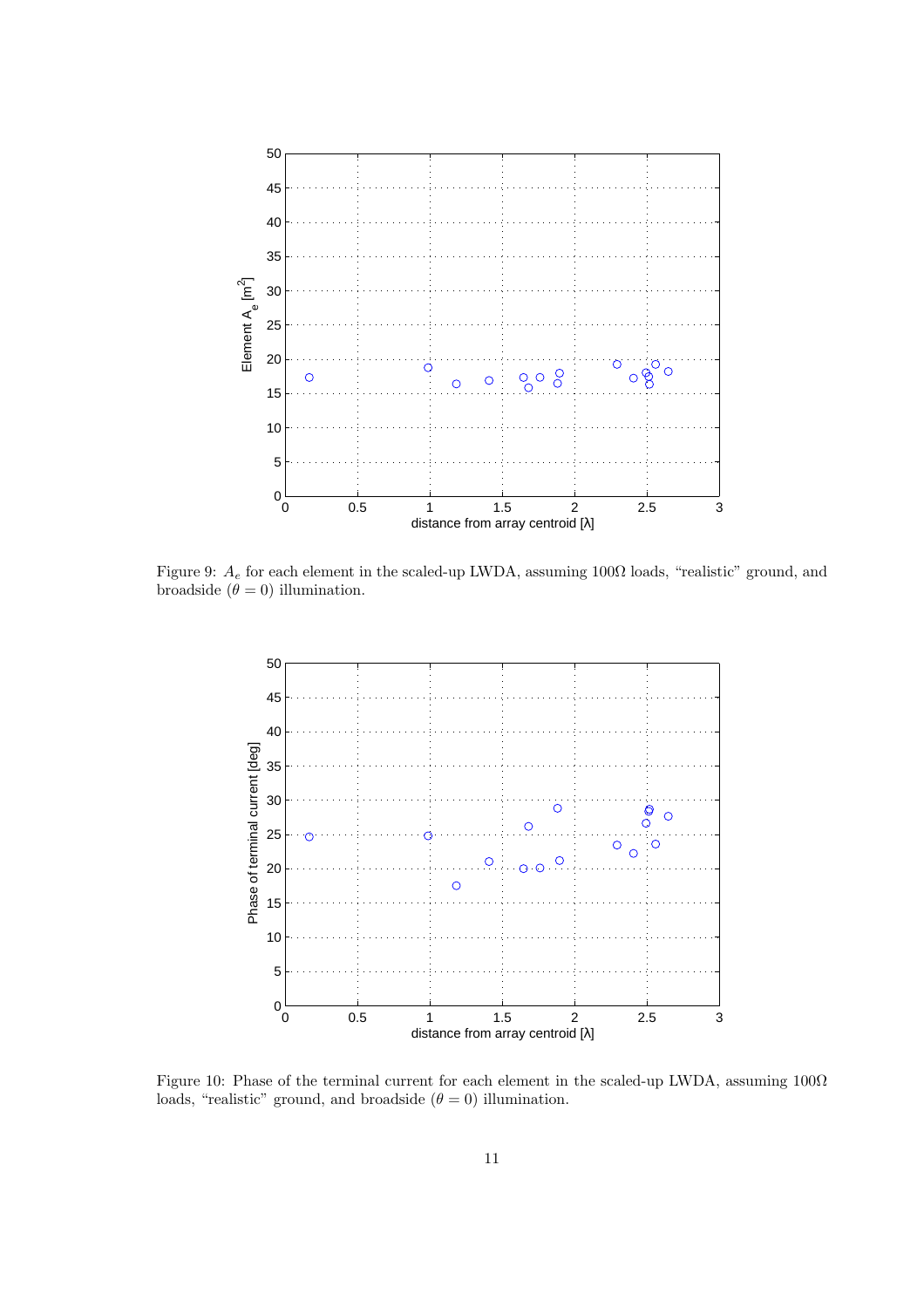

Figure 11: Same as Figure 9, except illumination from  $\theta = 45^{\circ}$ .



Figure 12: Same as Figure 10, except illumination from  $\theta = 45^{\circ}$ . Geometry-induced phase is subtracted out so that differences from constant value are attributable entirely to mutual coupling.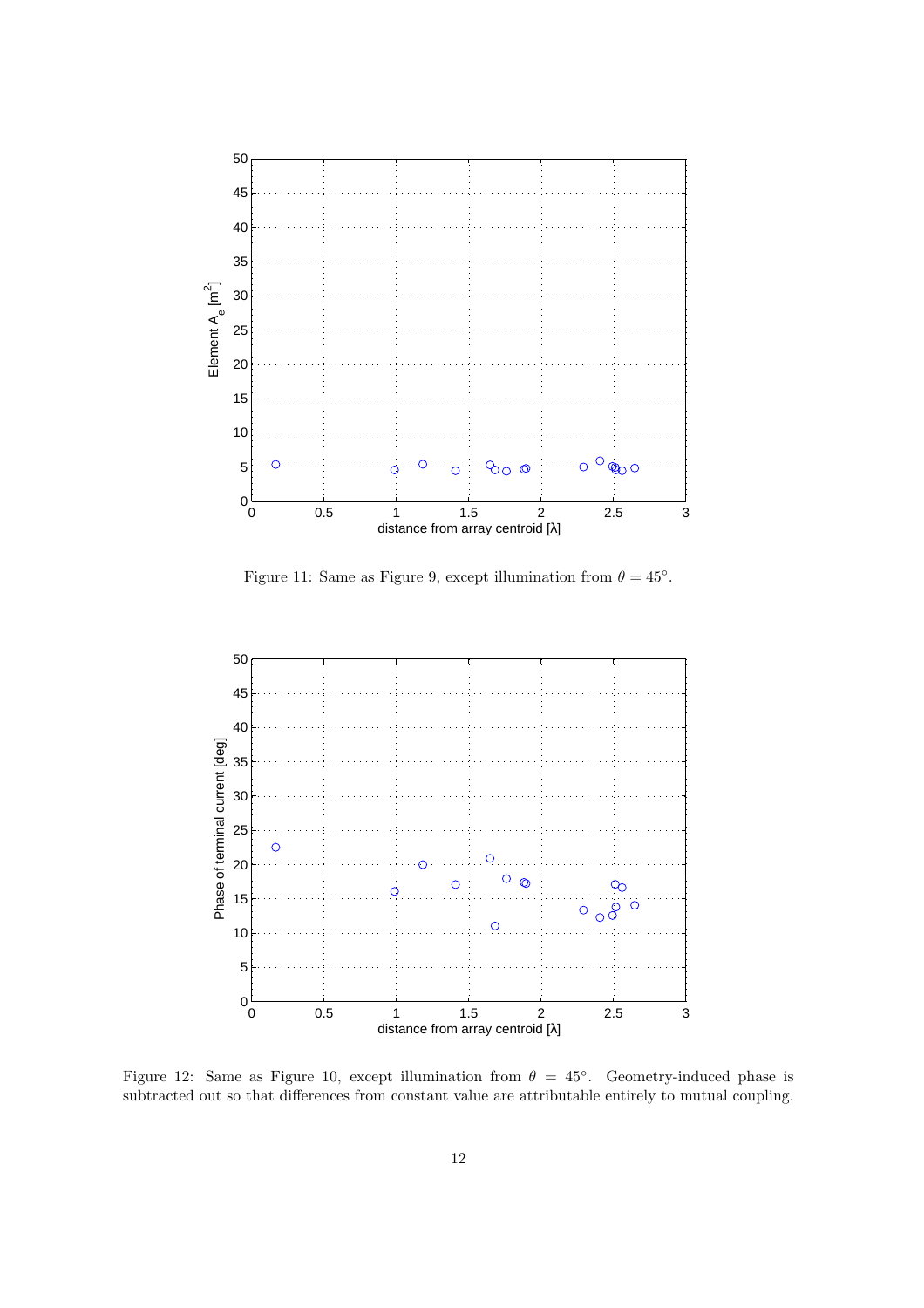- The directional dependence of the coupling-induced phase perturbations significantly complicates the process of station calibration. Unlike a dish array, where it is possible to assume that the instrumental phases are independent such that a single solution applies to all pointing directions, here we have the situation that any one solution for the instrumental phases applies only to the direction for which it was obtained. On the other hand, the range of phase errors was observed to be on the order of 10 or 20 degrees, so useful "starting values" can probably be obtained from purely geometrical considerations and then refined through a series of observations in various directions.
- Perfectly-conducting ground leads to collecting area which is dramatically better than that obtained in scenarios with "realistic" ( $\epsilon_r = 13$ ,  $\sigma = 5$  mS/m) ground. The improvement was roughly the same for single-stand and array scenarios: on the order of 40% for zenith pointing (pretty close to the value one might predict given  $L_q$ ) but considerably greater – about 60% – for  $\theta = 45^\circ$ .
- The above findings indicate that it is useful to know the true ground properties at each of the candidate station sites. This is urgent, in fact, since it may in part determine the number of stands required and may also enter into the design of the station geometry.

In closing, one should recall that all of these results were obtained assuming arrays of thin, straight half-wave dipoles. Certainly the results could be somewhat different for the types of broadband elements currently being considered for LWA, and will certainly be different at frequencies far from resonance. However the general conclusions – that mutual coupling and ground conditions are important and must be taken into account – will probably remain unchanged, however.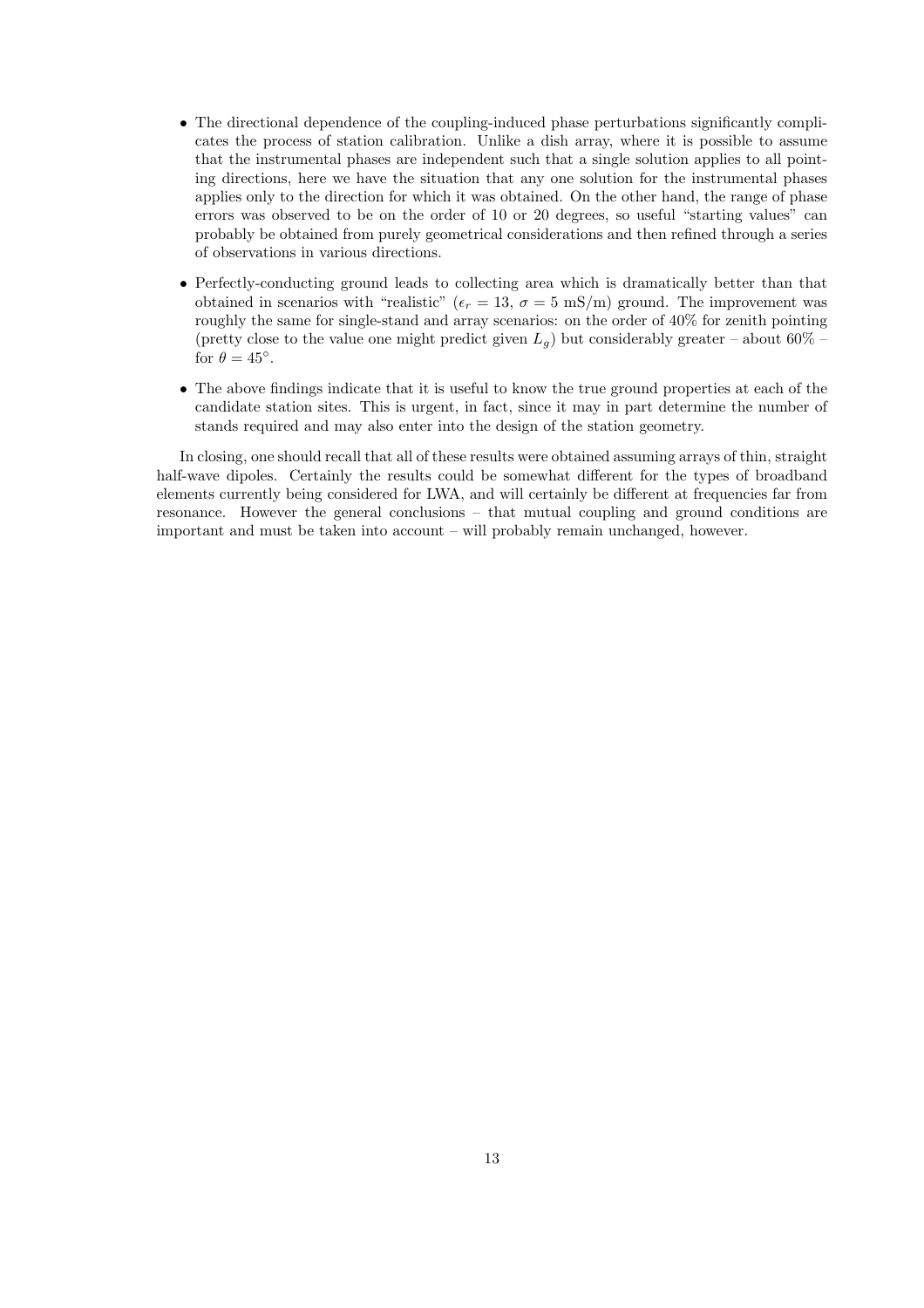

Figure 13: "T" array, consisting of 128 stands along the vertical "stem" and 128 stands along the horizontal "bar".

# A Epilogue: A "T" array

After completing this memo, it struck me that doing this analysis for a "T"-shaped array, similar to the Clark Lake geometry, might be informative. Figure 13 shows the array considered. The stands are exactly 4 m apart; otherwise there are no changes from the arrays considered in previous sections.

The results for broadside incidence, "realistic" ground, and 100  $\Omega$  termination are shown in Figures 14 and 15. Note the striking difference between the "Stem" (in this case, parallel-aligned) and "Bar" (collinearly aligned) dipoles; clearly dipoles in parallel are doing much better in this case. Also striking is the how constant the values are, except for the clearly pronounced oscillation near the ends and near the junction. The mean collecting area per dipole is  $15.0 \text{ m}^2$ , which is simply the average of the "Stem" and "Bar" dipoles.

In the phase results, we similarly see no "jitter" (note the smooth variation here is geometrical, due to the large size of this array), yet the results for the stem and bar dipoles are different. It is clear that significant coupling must exist, since neither the "stem" nor "bar" dipoles behave like single stands. Comparing to Figure 5, it is tempting to say the bar dipoles experience less coupling; however in terms of  $A_e$  per dipole the stem dipoles are much closer to (but still greater than) the single stand values.

The results for illumination from  $\theta = 45^\circ$  are shown in Figures 16 and 17. Clearly, the coupling is giving rise to so are some interesting behavior. Understanding these behaviors may provide useful clues as to how to properly design an LWA station array.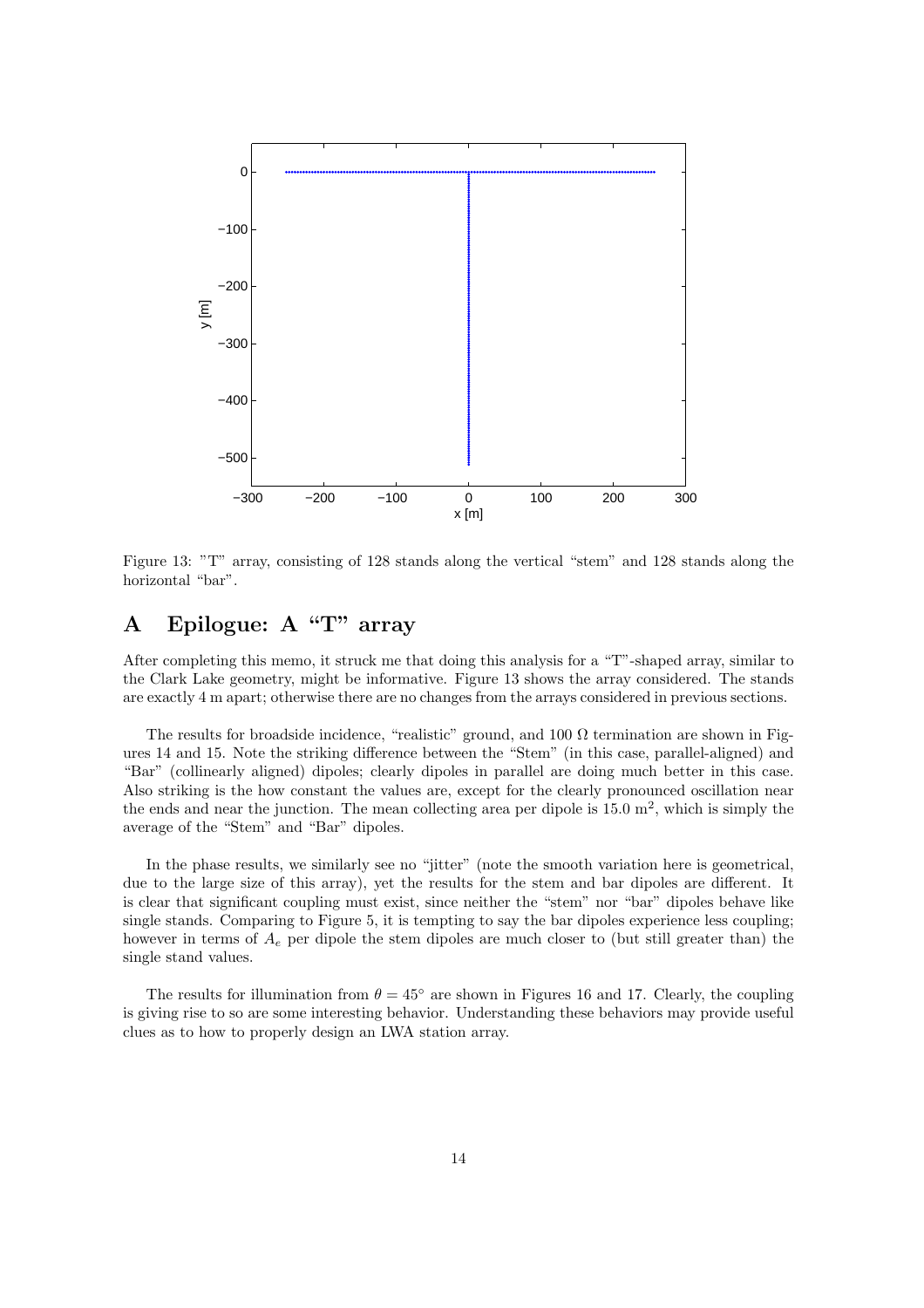

Figure 14:  $A_e$  for each element in the "T" array, assuming 100 $\Omega$  loads, "realistic" ground, and broadside  $(\theta = 0)$  illumination. "Stem" refers to the constant-x portion of the array, whereas "Bar" refers to the constant-y portion.



Figure 15: Phase of the terminal current for each element in the "T" array, assuming 100Ω loads, "realistic" ground, and broadside  $(\theta = 0)$  illumination.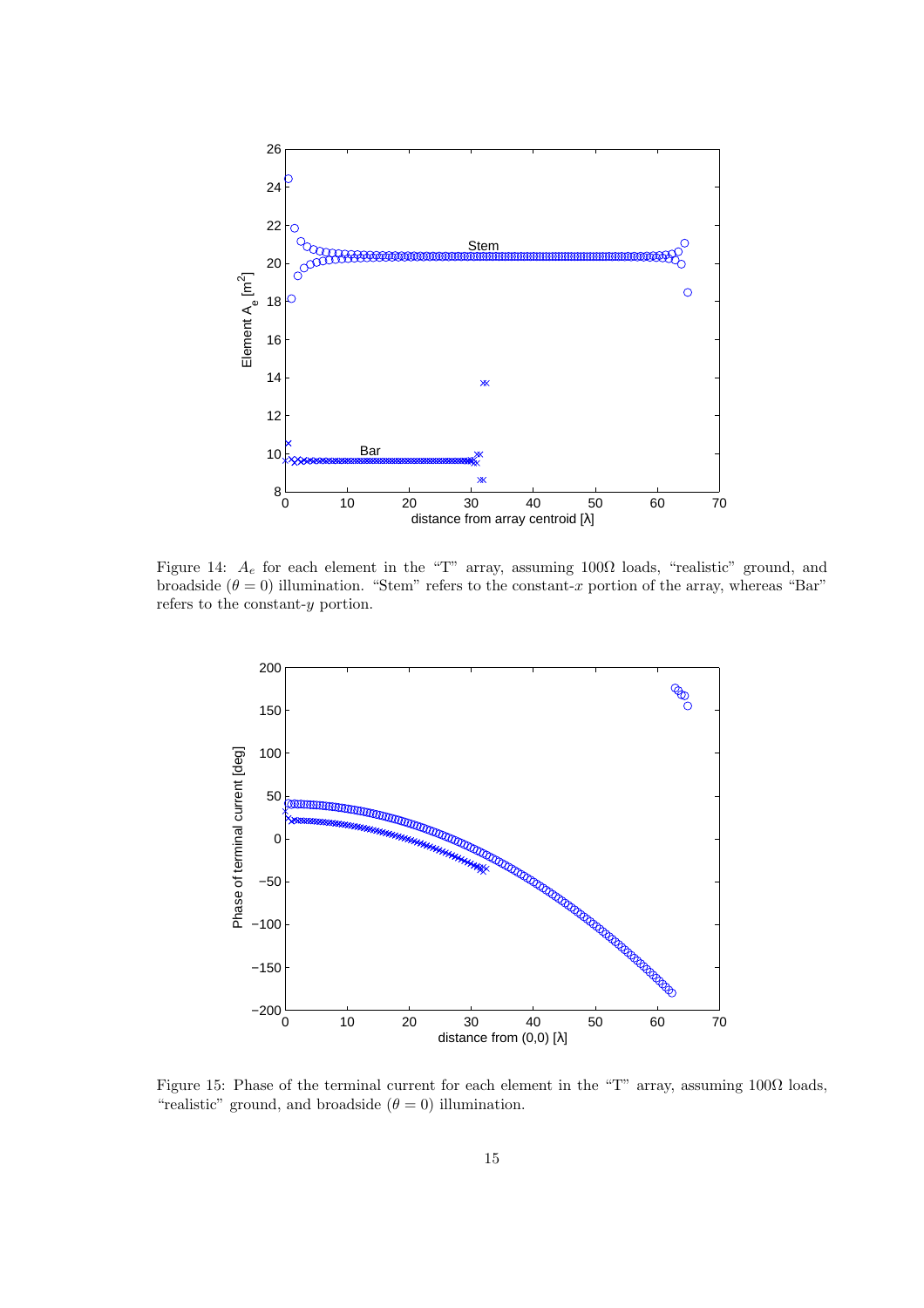

Figure 16: Same as Figure 14, except illumination from  $\theta = 45^{\circ}$ .



Figure 17: Same as Figure 15, except illumination from  $\theta = 45^{\circ}$ . Geometry-induced phase is subtracted out so that differences from constant value are attributable entirely to mutual coupling.